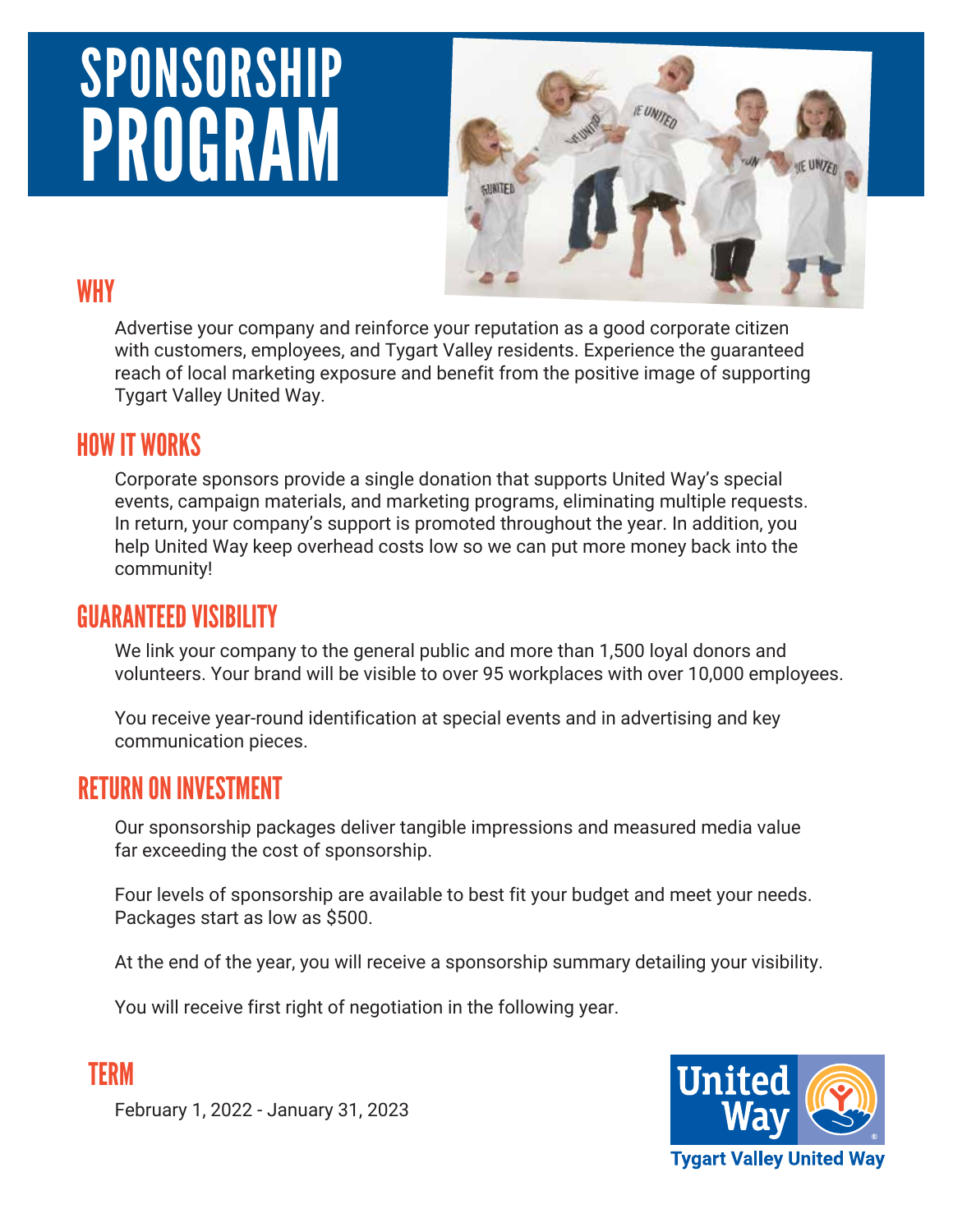# SPONSORSHIP BENEFITS

### PLATINUM

#### 2 Available  $$4,000$

- Exclusive Logo on local Live United t-shirts
- Large Logo on Day of Action t-shirts
- Special Newspaper Ad- Highlighting Sponsorship
- Large Logo included in measured media Times West Virginian- Full Page Kick-off Ad (September) The InterMountain- Full Page Kick-off Ad (September) Times West Virginian- Thank You Ad (January) The InterMountain- Thank You Ad (January)
- Large Logo in UW Communications Contributor Guides (10,000) United Way website home page, with link to your site Company profile on sponsors page of website Annual Report Bi-annual newsletter Campaign film credits
- 10 lunches from annual Meatball Hoagie Sale
- 10 special tickets to Celebration of Lights event
- Large Logo on Sponsor Banner at ALL United Way events and activities

## SILVER

4 Available \$1,000

- Small Logo on Day of Action t-shirts
- Small Logo in measured media Times West Virginian- Full Page Kick-off Ad (September)
	- The InterMountain- Full Page Kick-off Ad (September) Times West Virginian- Thank You Ad (January) The InterMountain- Thank You Ad (January)
- •Small Logo in UW Communications Contributor Guides (10,000) United Way website, with link to your site Company profile on sponsors page of website Annual Report Bi-annual newsletter
- 4 lunches from annual Meatball Hoagie Sale
- 4 special tickets to Celebration of Lights event
- Small Logo on Sponsor Banner at ALL United Way events and activities

# GOLD

#### 3 Available \$2,000 \$2,000 \$2,000 \$2,000 \$2,000 \$2,000 \$2,000 \$2,000 \$2,000 \$2,000

- Medium Logo on Day of Action t-shirts
- Special Newspaper Ad- Highlighting Sponsorship
- Medium Logo included in measured media Times West Virginian- Full Page Kick-off Ad (September) The InterMountain- Full Page Kick-off Ad (September) Times West Virginian- Thank You Ad (January) The InterMountain- Thank You Ad (January)
- Medium Logo in UW Communications Contributor Guides (10,000) United Way website home page, with link to your site Company profile on sponsors page of website Annual Report Bi-annual newsletter
- 6 lunches from annual Meatball Hoagie Sale
- 6 special tickets to Celebration of Lights event
- Medium Logo on Sponsor Banner at ALL United Way events and activities

# BRONZE

#### 6 Available \$500 **6 Available**

- Name included in measured media Times West Virginian- Full Page Kick-off Ad (September) The InterMountain- Full Page Kick-off Ad (September) Times West Virginian- Thank You Ad (January) The InterMountain- Thank You Ad (January)
- Name in UW Communications United Way website, with link to your site Company profile on sponsors page of website Annual Report
- 2 lunches from annual Meatball Hoagie Sale
- 2 special tickets to Celebration of Lights event
- Name on Sponsor Banner at ALL United Way events and activities



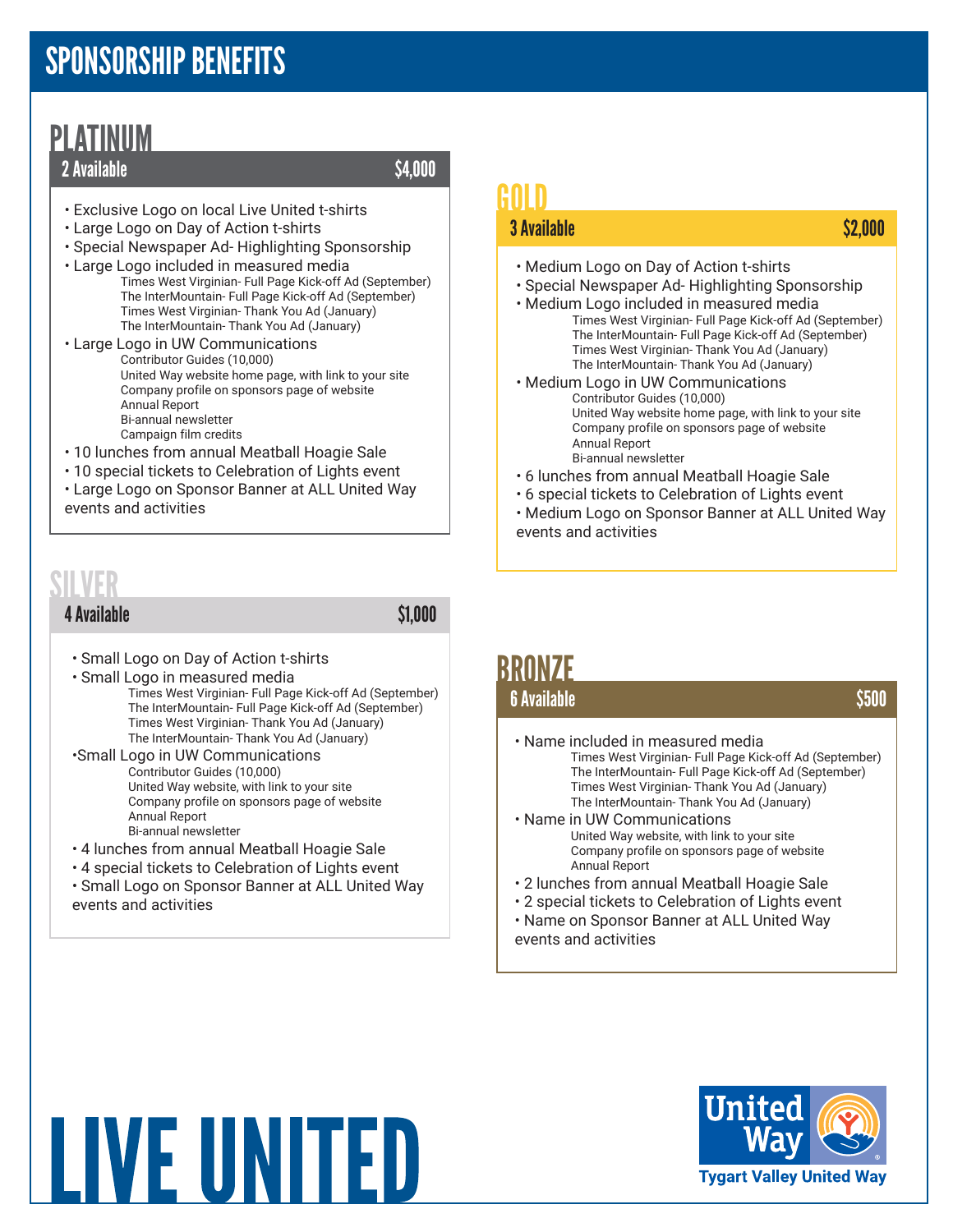



# THE VALUE OF THE UNITED WAY BRAND

- Ranked at number 26 in the Top 50 of most valuable brands according to Forbes magazine with a brand value of \$14.3 billion.
- United Way was the first non-profit ever included on the list.
- Ranked #1 in "The Philanthropy 400" in The Chronicle of Philanthropy as the most successful charity.
- LIVE UNITED now has 43% public recognition since launching in the spring of 2008.
- United Way has 91% recognition from the general population.
- Nearly \$125 million worth of donated media has been made possible through our unique partnership with the Ad Council, who embraced the LIVE UNITED message.
- **.** LIVE UNITED is ranked in the top 10 of all Ad Council campaigns.

Main Office 221 Washington Street, Fairmont, WV 26554 · Phone: (304) 366-4550 Regional Office 10 11th Street, Suite D, Elkins, WV 26241 · Phone: (304) 636-0516



## **LIVE UNITED**